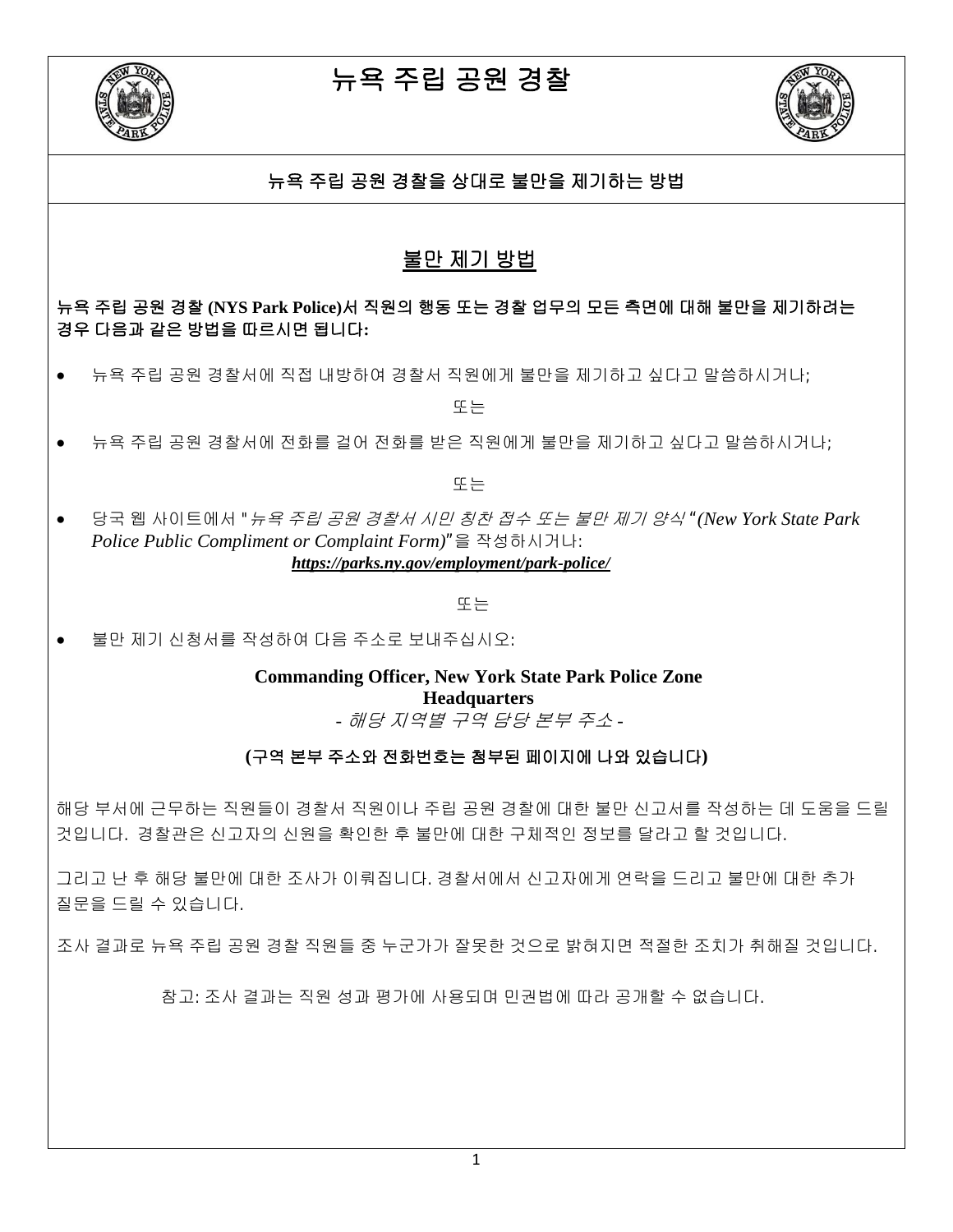



## 지역구 및 구역 본부 명부

## 뉴욕주 서부 지역구 담당 카운티

NYS Park Police Allegany State Park 2373 ASP, Route 1, Suite 3 Salamanca, NY 14779 716-354-9111

NYS Park Police 1 Letchworth State Park Castile, NY 14427-1124 585-658-4692

### **Niagara** 구역 본부 Erie, Niagara

NYS Park Police Prospect Park PO Box 1132 Niagara Falls, NY 14303-1132 716-278-1777

## <u>뉴욕주 중부 지역구 The Telen The 담당 카운티</u>

Clark Reservation State Park 6105 East Seneca Turnpike Jamesville, NY 13078 315-492-6422

Taughannock Falls State Park 2221 Taughannock Park Road Trumansburg, NY 14886-1055 607-387-7081

NYS Park Police PO Box 247, 45449 Otter Street Alexandria Bay, NY 13607 315-482-1071

**Allegany** 구역 본부 Allegany, Cattaraugus, Chautauqua

**Genesee** 구역 본부 Genesee, Livingston, Monroe, Orleans, Wyoming

**Central** 구역 본부 Broome, Chenango, Cortland, Delaware, Herkimer, Madison, Oswego, Oneida, Onondaga, Otsego

**Finger Lakes** 구역 본부 Cayuga, Chemung, Ontario, Schuyler, Seneca, Steuben, NYS Park Police Tompkins, Tioga, Wayne, Yates

**Thousand Island** 구역 본부 Clinton, Franklin, Jefferson, Lewis, St. Lawrence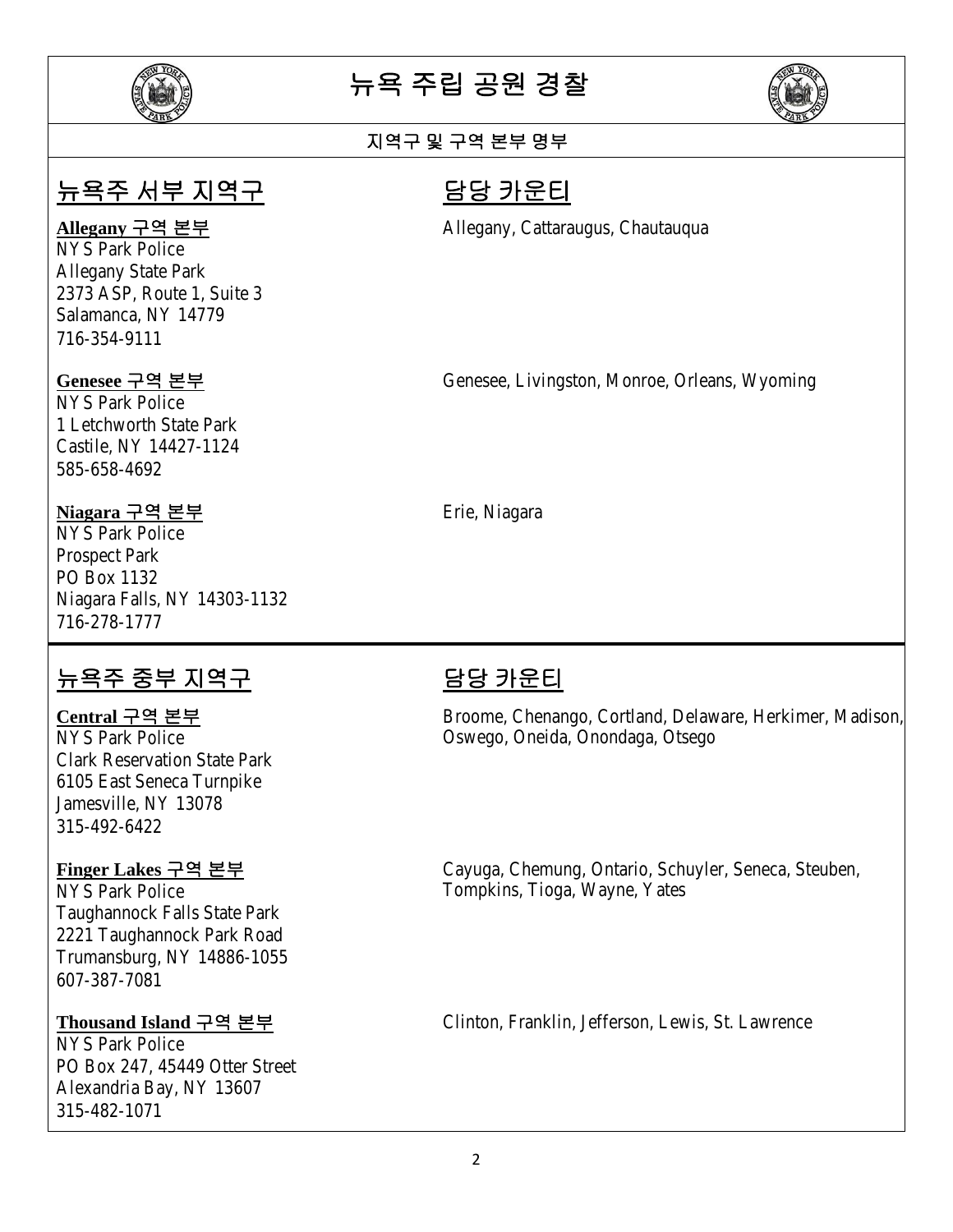



### 지역구 및 구역 본부 명부

## **LONG ISLAND/METRO** 지역구 담당 카운티

### **Long Island** 구역 본부

NYS Park Police Belmont Lake State Park PO Box 247 Babylon, NY 11702-0247 631-321-3700

### **New York City** 구역 본부

NYS Park Police Riverbank State Park 679 Riverside Drive New York, NY 10031 212-694-3620

## **HUDSON VALLEY** 지역구 담당 카운티

NYS Park Police Administration/Headquarters 3006 Seven Lakes Drive Bear Mountain, NY 10911-0427 845-786-2781

65 South Broadway, Suite 103 Saratoga Springs, NY 12866 518-584-2004

### **Taconic** 구역 본부

NYS Park Police NYS Park Police<br>PO Box 308, 9 Old Post Road Westchester, Putnam, Duchess, Columbia Staatsburg, NY 12580 845-889-8866

## 부서별 본부

NYS Park Police 625 Broadway, 2nd Floor Albany, NY 12238 518-474-4029

Nassau, Suffolk

Bronx, Kings, New York, Queens, Richmond

**Palisades** 구역 본부 Orange, Rockland, Sullivan, Ulster

**Saratoga/Capital** 구역 본부 Albany, Fulton, Greene, Montgomery, Rensselaer, Saratoga, NYS Park Police Schenectady, Schoharie, Warren, Washington